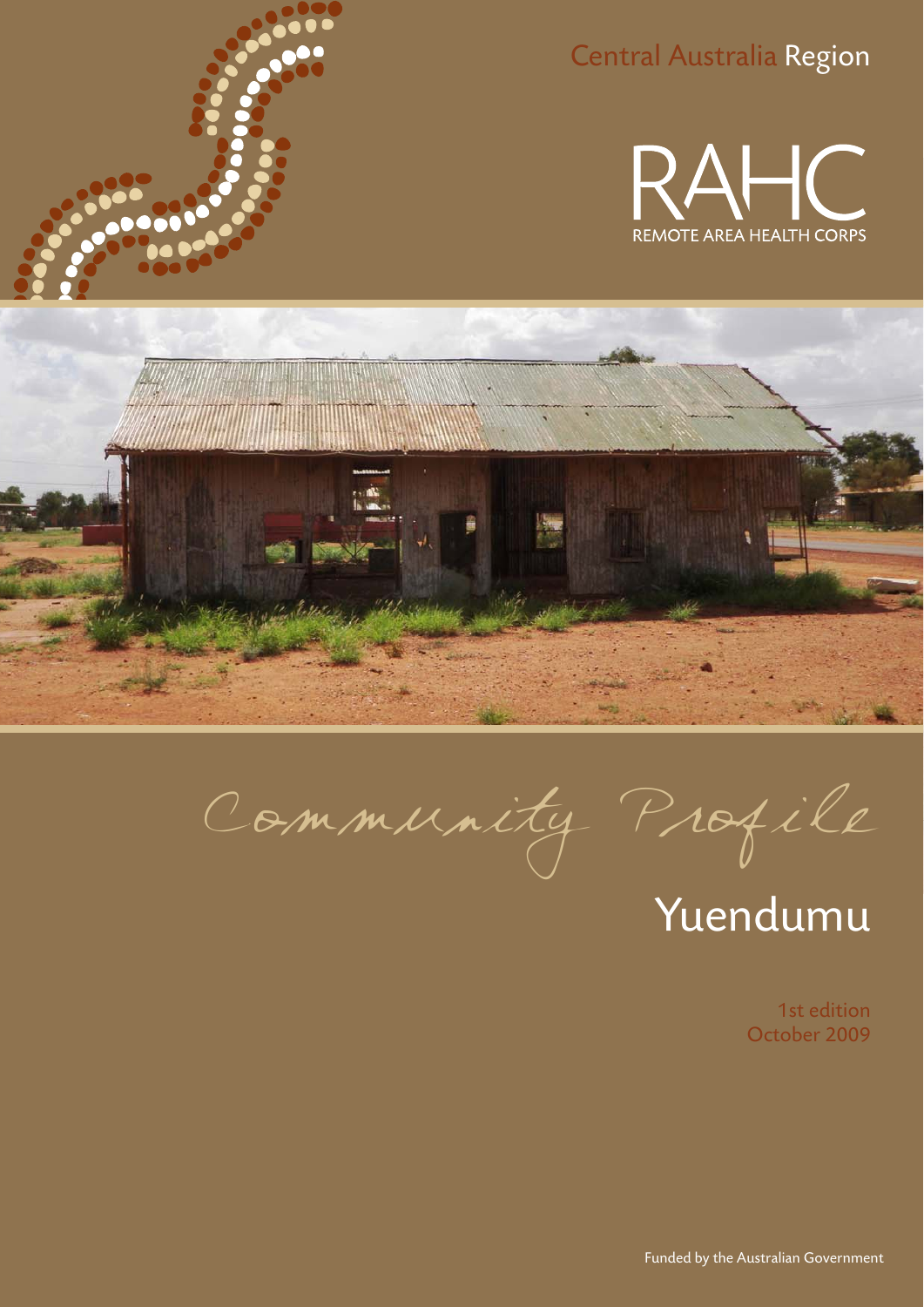This Community Profile provides you with information specific to the Warlpiri Region of the Northern Territory.

The information has been compiled though a number of text and internet resources, and consultations with members of the local communities.

The first version of this Community Profile was prepared for RAHC by The Echidna Group and we acknowledge and thank Dr Terri Farrelly and Ms Bronwyn Lumby for their contribution.

#### Other sources include:

www.schools.nt.edu.au/yuendumucec/ http://www.pfes.nt.gov.au/index.cfm?fuseaction=page&p=69&m=22&sm=48&crumb=33 http://www.bushtel.nt.gov.au/northern\_territory/community\_search\_display?comm\_num=198

RAHC would also like to acknowledge and express gratitude to the Aboriginal people of the Warlpiri Region who have so generously shared aspects of their culture and communities for use in this Profile.

\*Please note: The information provided in this community profile is correct, to the best of RAHC's knowledge, at the time of printing. This community profile will be regularly updated as new information comes to hand.

If you have any further information about this community that would be useful to add to this profile please contact RAHC via: enquiries@rahc.com.au or call 1300 MYRAHC.



Photographs used in this Community Profile are copyright of the Remote Area Health Corps. Permission was sought from all individuals or guardians of individuals, before photography commenced.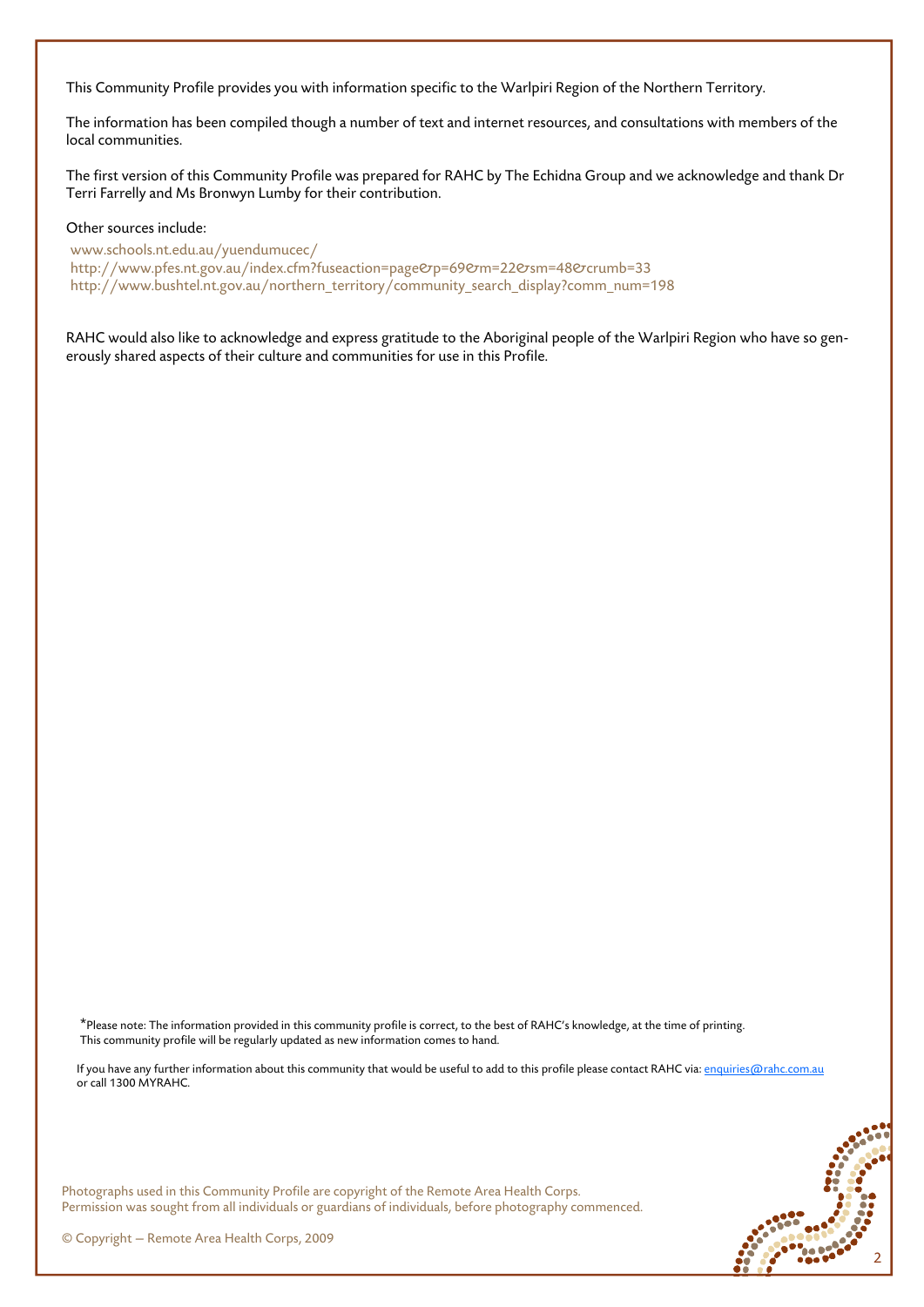### The Northern Territory



This map of the Northern Territory, divided into regions, has been adapted from the Office for Aboriginal and Torres Strait Islander Health (OATSIH) Program Management  $e^f$  Implementation Section (2008) Map of the Northern Territory.

The depicted areas are for the purpose of the Remote Area Health Corps Community Profiles alone, and do not represent any Aboriginal language group, land or cultural group boundaries.

3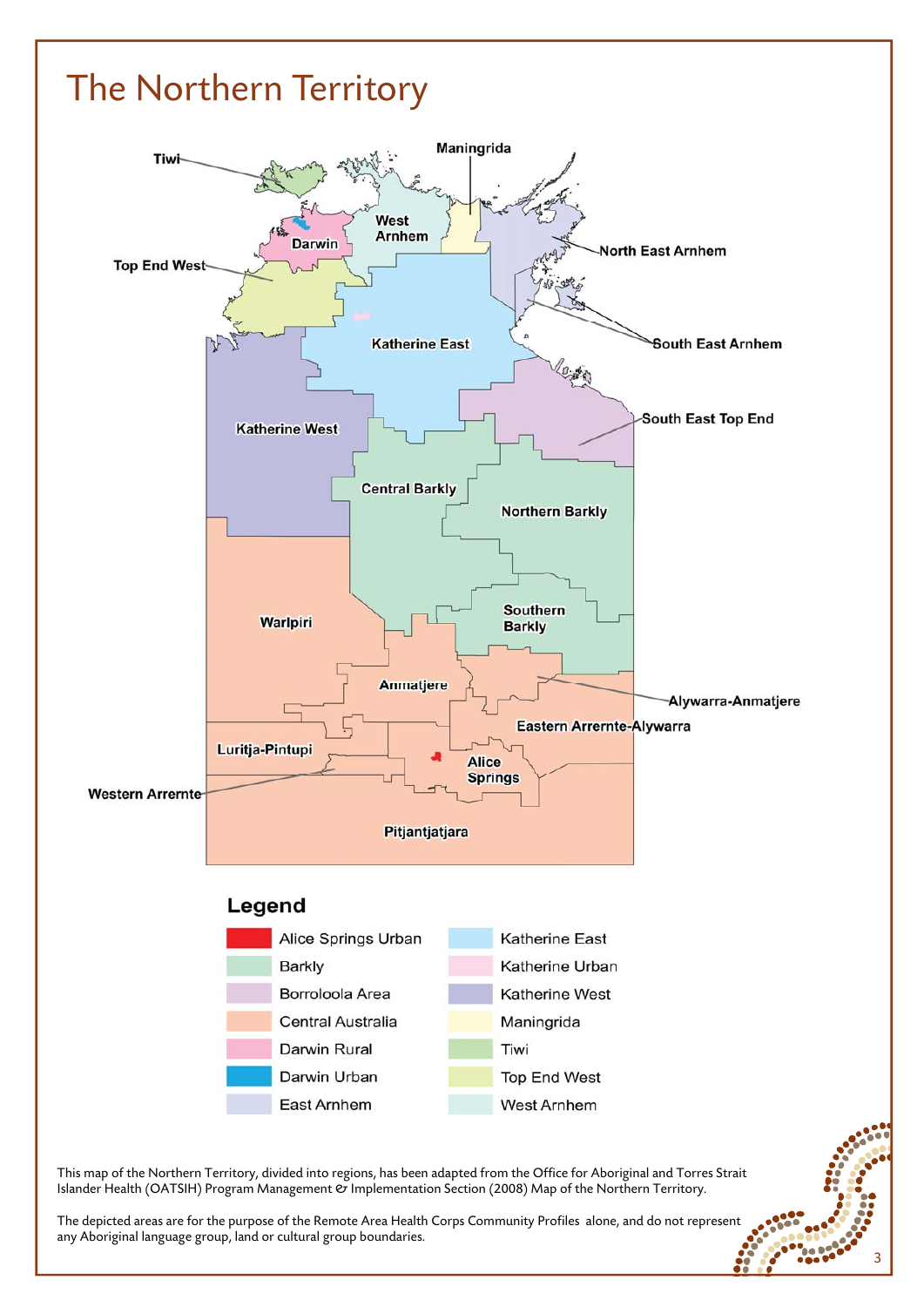## Warlpiri Area Profile



This map of the Central Australia – Warlpiri Area, has been taken from the map of the Northern Territory, adapted from the OATSIH Program Management & Implementation Section (2008) Map of the Northern Territory.

\*The population figures refer to the number of Aboriginal peoples living in the community, and are estimates only.

It should be noted that in many Aboriginal communities, population figures can fluctuate dramatically, due to a number of factors including seasonal changes (wet and dry seasons), and ceremonial activity.

Communities can also known by several names – this may include the European name given to it after colonisation, and several Aboriginal names.

### Languages in the Region

| <b>Major Communities</b> |            |                                               |  |
|--------------------------|------------|-----------------------------------------------|--|
| <b>Name</b>              | Population | <b>Resource Centre</b>                        |  |
| Nyirripi (Waite Creek)   | 300        | <b>Central Desert</b><br><b>Shire Council</b> |  |
| Yuendumu                 | 1000       |                                               |  |
| Willowra                 | 450        |                                               |  |

| <b>Family Outstations</b> |                                |  |
|---------------------------|--------------------------------|--|
| Name                      | <b>Resource Centre</b>         |  |
| Jiwaranpa                 | Wulaign Outstation<br>Resource |  |
| <b>Picininny Bore</b>     |                                |  |
| Ngarnka                   |                                |  |
| Mungurrupa                |                                |  |
| Yartalu Yartalu           |                                |  |
| Parrulyu                  |                                |  |
| Puyurru                   | <b>Central Desert Shire</b>    |  |
| Putulu                    | Council                        |  |
| Chilla Well               |                                |  |
| Yumurrpa                  |                                |  |
| Mala                      |                                |  |
| Yinyiripalangu            |                                |  |
| Yuwerli                   |                                |  |
| Walkalba                  |                                |  |
| Wayililinypa              |                                |  |
| Injirramurri              |                                |  |
| Yatjalu                   |                                |  |
| Mount Barkly              |                                |  |

The below languages are present in the Warlpiri region. However it should be noted that as a result of colonisation, the growth of towns, and the transient nature of some Aboriginal peoples, there may be many different Aboriginal languages evident in a given area.

- Alyawarre Anmatyerre Central Arrernte Eastern Arrernte Jingili Kaititj Ngaatjatjarra Pertame
- Kutkatja Mudbarra Luritja Ngaanyatjarra Pintubi Pitjantjatjara Southern Arrernte Wambaya
- **Warlpiri** Warnmanpa Warrumungu Western Arrernte Yankunytjatjara Wuriaki

Aboriginal Interpreter Service

www.dlghs.nt.gov.au/ais NT Dept of Local Govt & Housing Central booking service 08 8999 8353

The AIS Provides 24 hours 7 days a week central booking service.

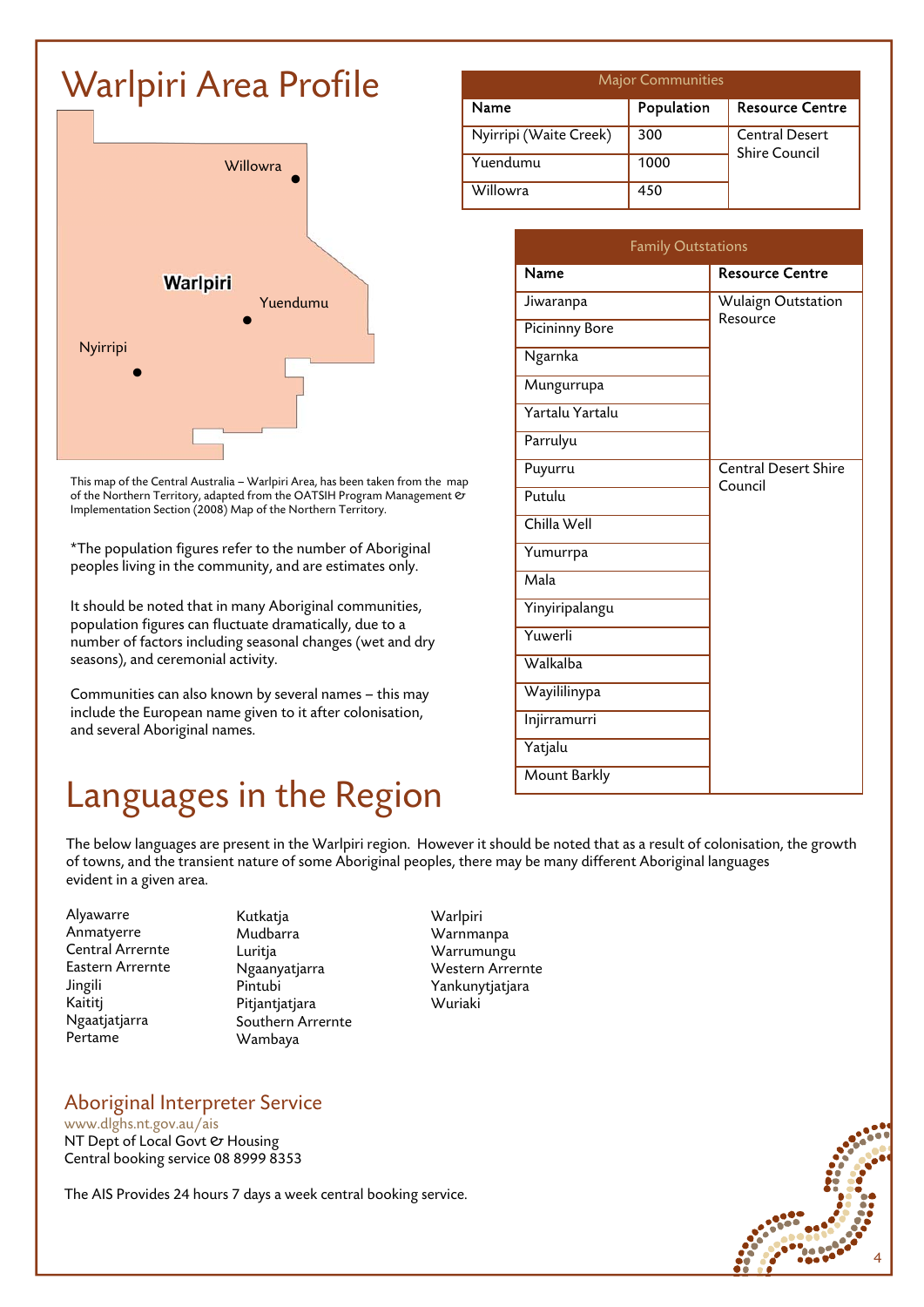### Yuendumu

The community is located 290 kilometers northwest of Alice Springs on the Tanami Highway and has a population of approximately 1,000—1,300 people. The vast majority of whom are Walpiri People.

Yuendumu is the largest indigenous community in Central Australia and is also one of the most studied communities in Australia. The Community Government area comprises 22,242 square kilometers and Traditional Owners control the land as part of selfdetermination with support from various Government Departments.



Entry Permits are required by visitors intending to stay overnight or to visit for a greater period of time. The permit applications are available from the office of the Central Land Council. (RAHC & our staff have a permit exemption as an essential service)

There are a large number of Outstations surrounding Yuendumu and most have been registered with the Central Land Council. Each Outstation is developing at its own rate.



Major Language Groups: Walpiri & English

#### **History**

The Walpiri people are the traditional owners of the area. The establishment of cattle stations in the late 19th and early 20th centuries resulted in competition for land. The conflict and reprisals that led up to and followed the Coniston Massacre in 1928 resulted in the dispersal of people from their traditional country. Yuendumu was established by the Native Affairs Branch in 1946 for the purpose of rationing and welfare.

A Baptist Mission was established in 1947 and by 1955 many local Walpiri groups, mostly from the Granites and Bullocky Bore, were settled in Yuen-

5

dumu. Yuendumu Aboriginal Reserve, 2,199 sq km, was proclaimed in 1952, following visits by Baptist Missionaries in the 1940s. The Reserve became Aboriginal Freehold under the Aboriginal Land Rights Act (NT) 1976 and the community is now within the Yuendumu Aboriginal Land Trust Area with day to day decisions and management of the community vested in the Yuendumu Community Council.

#### Governance

Yuendumu Community Council is the responsible local Government body. There is also a Federal Government Business Manager in place. The Yuendumu Health Centre is operated by the Northern Territory Department of Health & Families (NTDHF). The WYN Primary Health Service is auspiced by Central Australian Aboriginal Congress (CAAC) and serves the communities of Willowra, Yuendumu and Nyirripi plus a number of outstations North West of Alice Springs. These communities and outstations comprise the WYN Health Care Zone.

#### Infrastructure and Community Life

Recreation activities: Three sports ovals, four basketball courts and a youth centre. There are five local football teams participating in the regional competition in Alice Springs. In the off-season teams compete against each other. People enjoy social barbecues.

Nearby attractions: Warlukurlangu Artist Centre at Yuendumu, Newhaven Reserve run by Birds Australia, Old Granite Gold Mine, found 60 km south of Rabbit Flat Roadhouse, featuring the original 1930s buildings.

Services: There is a primary and secondary school and School of the Air, an NTDHF Health Centre, an aged care centre & church. The council office runs a post office and Centrelink agency. There are two stores supplying a limited range of goods and fuel with EFTPOS facilities.

There is a 24 hour police station at Yuendumu - phone (08) 8956 4004.

There are also independent organisations including the Warlpiri Media Centre, the Warukulangu Arts Centre and Mt Theo Youth Centre. Alice Springs shopping can be arranged by bush orders through the major shopping centres. There are twice weekly mail deliveries.

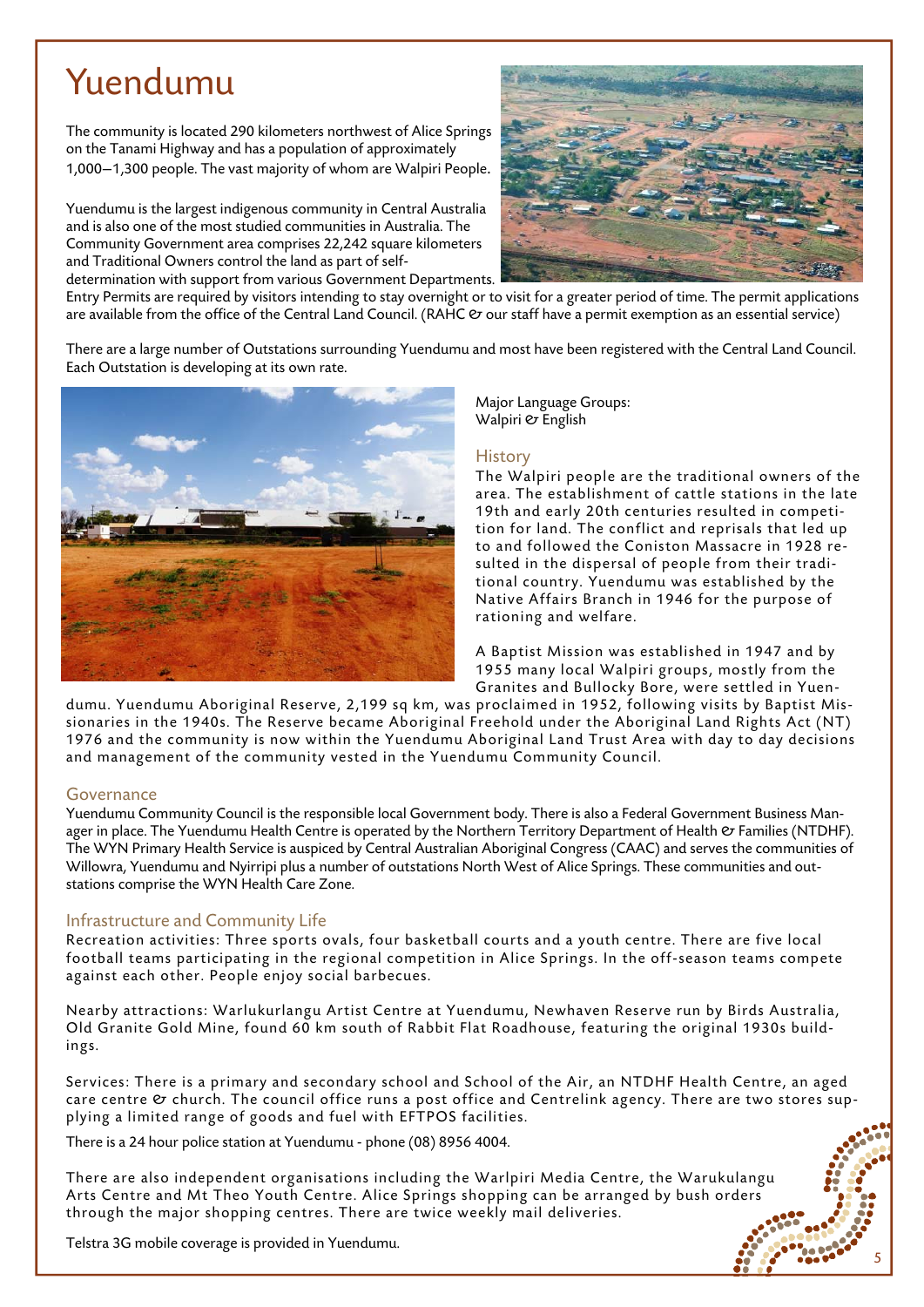#### Access

Yuendumu is located 290km NW of Alice Springs on the Tanami Highway – a 3 hour drive. Although only about 70km of the road is unsealed, a 4WD is recommended. Caution is required when driving on the unsealed road (the Tilmouth Well to Yuendumu leg) which is subject to surface corrugations and dust clouds. Watch for wandering stock, road trains and wildlife and ensure that your vehicle is roadworthy.

Avoid being on the highway between dusk  $e$  dawn as large animal strikes are a serious hazard. Please note that the legal driving speed around Yuendumu is 40km per hour and be aware of pedestrians and animals on the road at all times. For updates on road conditions, contact the Yuendumu police on (08) 8956 4004.

A bus service operates between Alice Springs and Yuendumu on Mondays and Thursdays.

There are regular freight services to Yuendumu which transport goods and supplies from Alice Springs

#### The Clinic

The NTDHF Health Centre is a large modern, well equipped Health Centre with separate men's and women's areas. The Health Centre is staffed by 2 GPs, 5 RNs & a number of AHWs.

NB. Always check with RAHC staff prior to your deployment to check current staffing levels as they fluctuate.

NB. The Yuendumu Health Centre is operated by the NTDHF Remote Services branch. WYN Health has use of the centre's facilities by arrangement with NTDHF management  $O$ arrangements are subject to the current needs of both services.

WYN Health Service (Yuendumu) Mr Peter Stewart, Manager, Ph. 08 89564270 Fax. 08 89564136



### Accommodation/Vehicles

There are a number of accommodation options for health staff in Yuendumu  $\mathfrak o$  these vary depending on availability. Please check with your RAHC consultant who will provide you with up to date information from WYN Health  $\mathfrak O$  NTDHF.

The NTDHF has a strict policy regarding vehicle use  $\mathfrak O$  out of hours use of vehicles is purely for Health Centre business. WYN Health has a number of vehicles based in Yuendumu. These are for Health Service use but given the nature of WYN's service the use is more varied than NTDHF.

NB. Do not assume that you will have after hours use of a vehicle. Once again, check with your RAHC Consultant prior to your deployment or directly with the WYN Health Manager, Mr Peter Stewart.

#### Photography

No commercial photography around the community is allowed. If in doubt, ask permission before taking photographs. PAW Media, regulates photography.

#### Walking Around

People should not go for walks outside the Yuendumu community without consulting with traditional owners as areas may be off-limits to visitors for various reasons. You will need to exercise caution regarding the local dog population at all times, especially after dark.

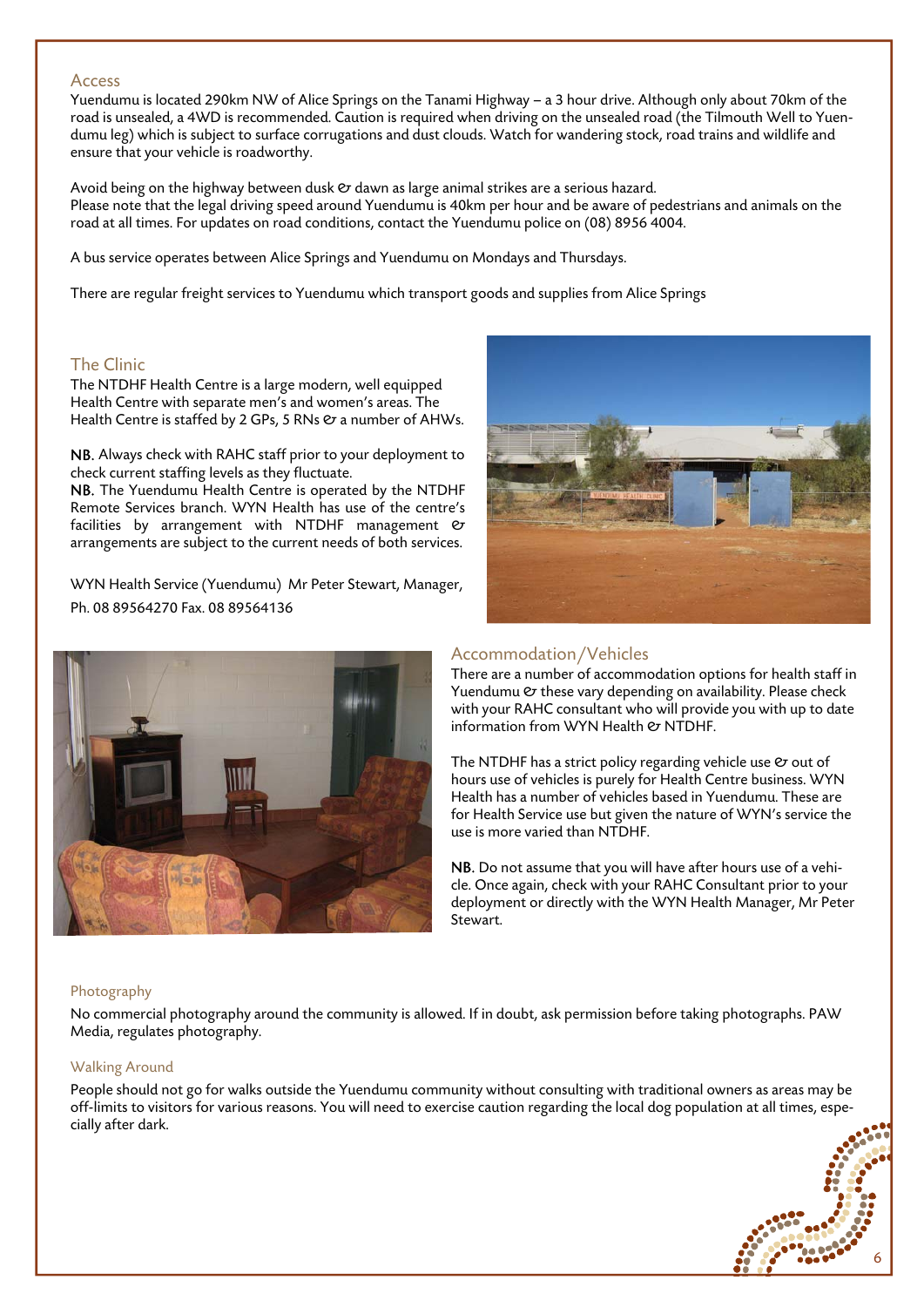### Getting Advice

The following organisations and contact numbers may be useful in locating sources of advice about Yuendumu. Care has been taken to ensure these details are correct, however unfortunately some may change or be unattended.

Central Desert Shire Council 1<sup>st</sup> Floor Alice Plaza Alice Springs NT 0870 Ph: 1300 360 605 info@centraldesert.nt.gov.au www.centraldesert.nt.gov.au

Central Land Council – Yuendumu PMB 107 Alice Springs NT 0872 Ph: 08 8956 4118

Nyirripi Health Centre Ph: 08 8956 8835 Medical Officer fortnightly, Nurse, Aboriginal Health Worker

Warlpiri Youth Development Aboriginal Corporation Yuendumu CMB via Alice Springs NT 0872 Ph: 08 8956 4188 admin@mttheo.org Services include Mt Theo Outstation, Petrol Sniffing, Youth Development, Youth Diversionary Program

Willowra Yuendumu Nyirripi (WYN) Health Service Yuendumu Health Clinic via Alice Springs NT 0872 Ph: 08 8956 4179 info@wynhealth.org.au www.wynhealth.org.au

Yuelama Community Council PMB 67 via Alice Springs NT 0870 Ph: 08 8956 4016

Yuendumu Health Centre Ph: 08 8956 4030 Staff include Medical Officers, Nurses, Aboriginal Health Workers, Mental Health Counsellors, Night Patrol

Yuendumu Community Government Council Ph: 08 8956 4000





7

Health Staff Accommodation